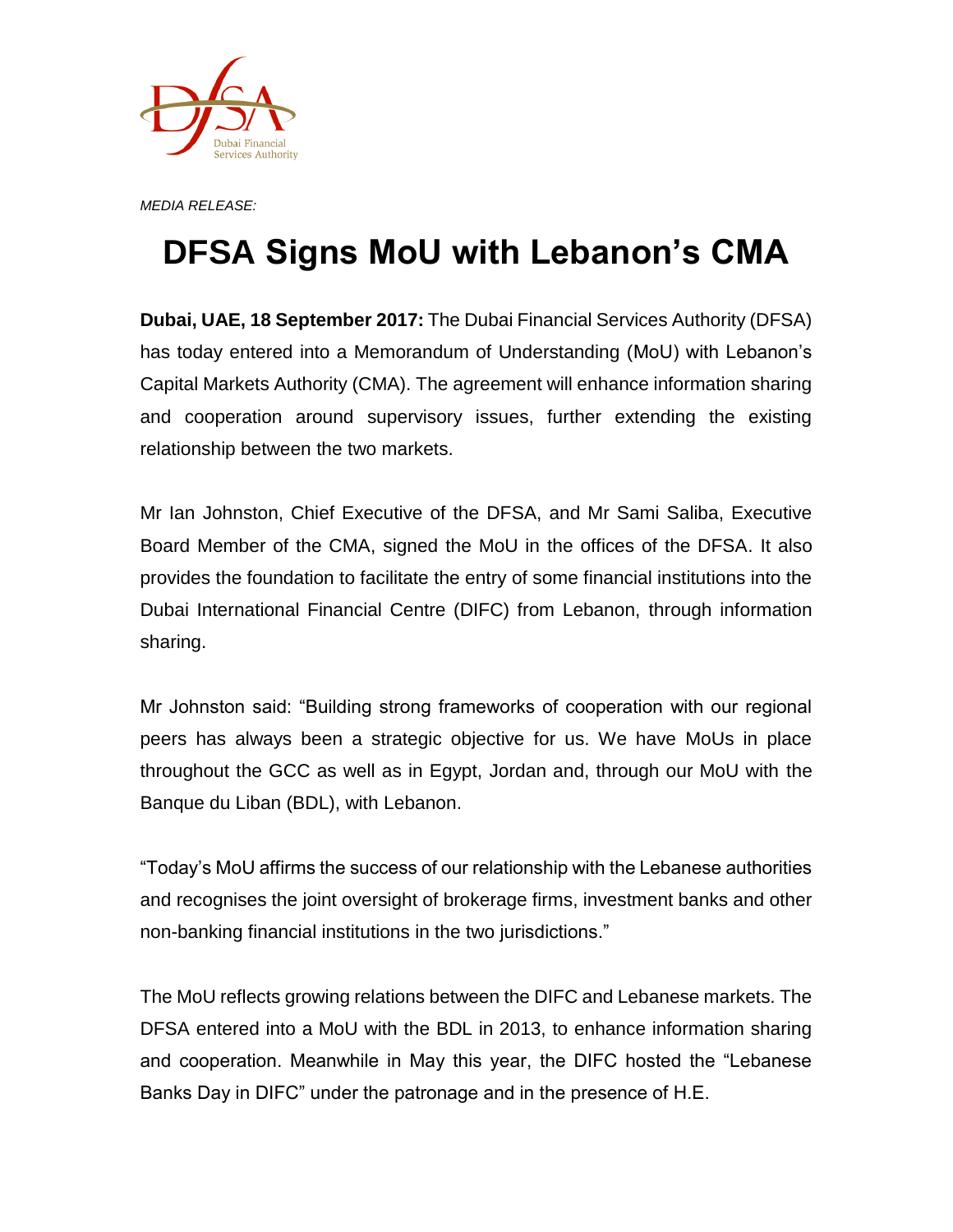

Riad Salamé, Governor, BDL and H.E. Essa Kazim, Governor, DIFC. Senior representatives of the Lebanese banking community attended the event in an effort to further build relationships among the well-established sector.

**- Ends -**

**For further information please contact:** Corporate Communications Dubai Financial Services Authority Level 13, The Gate, West Wing Dubai, UAE Tel: +971 (0)4 362 1613 Email[: DFSAcorpcomms@dfsa.ae](mailto:DFSAcorpcomms@dfsa.ae) [www.dfsa.ae](http://www.dfsa.ae/)

## **Editor's notes:**

**The Dubai Financial Services Authority (DFSA)** is the independent regulator of financial services conducted in or from the Dubai International Financial Centre (DIFC), a purpose-built financial free-zone in Dubai. The DFSA's regulatory mandate covers asset management, banking and credit services, securities, collective investment funds, custody and trust services, commodities futures trading, Islamic finance, insurance, an international equities exchange and an international commodities derivatives exchange. In addition to regulating financial and ancillary services, the DFSA is responsible for supervising and enforcing Anti-Money Laundering (AML) and Combating the Financing of Terrorism (CFT) requirements applicable in the DIFC. The DFSA has also accepted a delegation of powers from the DIFC Registrar of Companies (RoC) to investigate the affairs of DIFC companies and partnerships.

**Ian Johnston** was appointed as Chief Executive of the DFSA in June 2012. Mr Johnston joined the DFSA in November 2006, as a Managing Director, to head the Policy and Legal Services Division.

Mr Johnston was admitted to practice Law in Australia in the early 1980s and has spent most of his career in the private sector. He held a number of senior positions within the financial sector and was CEO of one of Australia's major Trustee Companies. During that time, Mr Johnston played a leading role in the Trustee industry and served on the National Council of the Trustee Corporations Association.

In 1999, Mr Johnston joined the Australian Securities and Investments Commission where he held the position of Executive Director, Financial Services regulation, and spent several terms as an acting Commissioner. In 2005, Mr Johnston took up a position with the Hong Kong Securities and Futures Commission as a Special Advisor.

Mr Johnston is a past Chairman of the Joint Forum, which comprise representatives of the major international regulatory standard-setters (IOSCO, IAIS and the Basel Committee). In August 2016, he was re-elected to IOSCO's Growth and Emerging Markets Steering Committee, a position he has held since 2013. He is also a member of the Financial Stability and Technical Committee (FSTC) of the IAIS, the global standard-setting